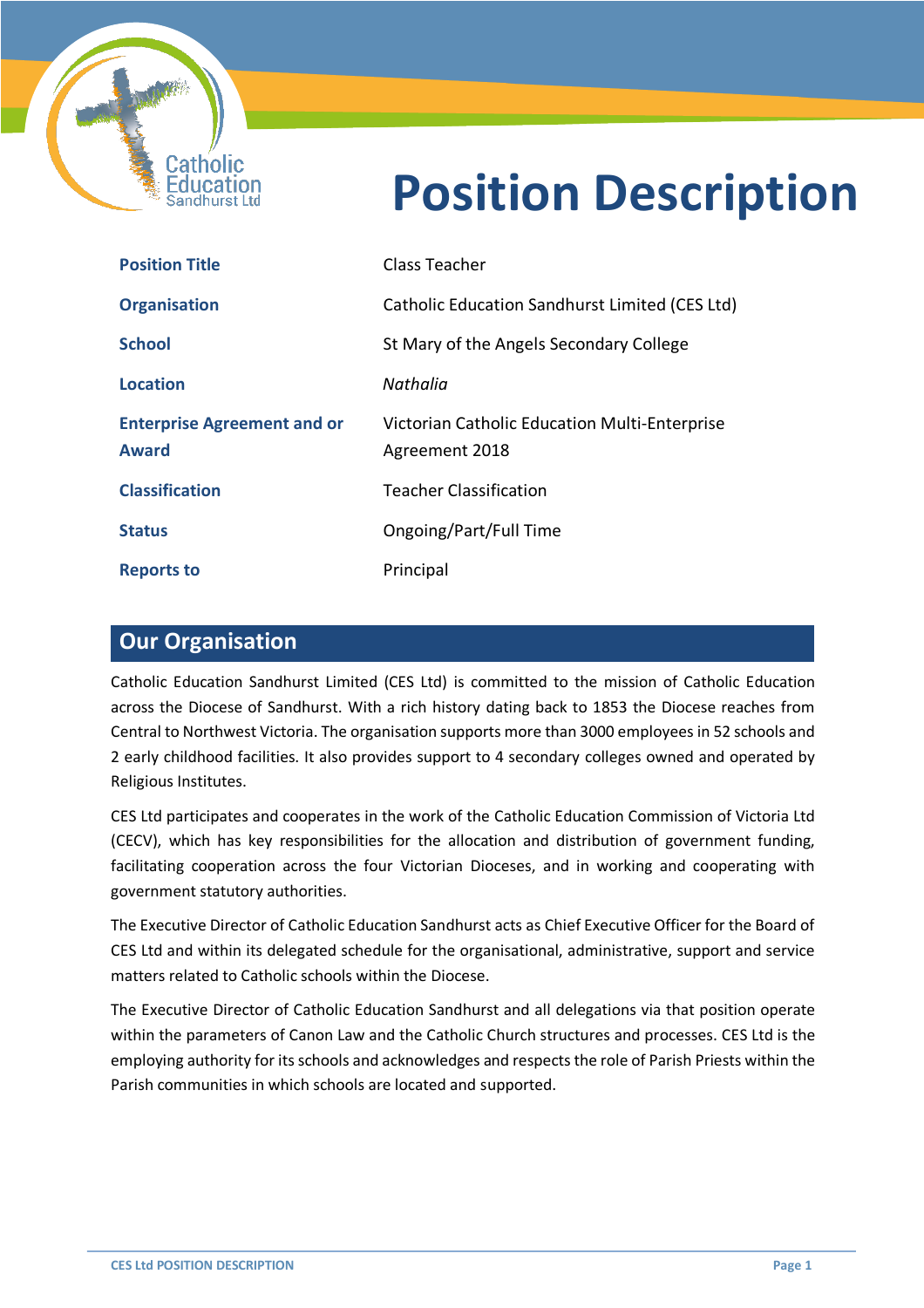# **Our Vision**

The vision for CES Ltd is to provide, in partnership with our families, stimulating, enriching, liberating, and nurturing learning environments in each of the Catholic school communities within the Diocese. At the heart of this vision is our commitment to the ongoing duty of care that we have for the safety, wellbeing and inclusion of all children and young people.

We believe:

- That the values of the Gospel are central to who we are, what we do, and how we act
- That we have a vital role in the mission of the Catholic Church to imagine and seek new horizons while respecting our Tradition
- That a strong sense of community is dependent on the quality of our collegial relationships
- That each person's potential is fostered through the dedicated ministry of Catholic Education
- In leadership encompassing vision, innovation, and empowerment

## **Our Values**

CES Ltd Values underpin and reflect the behaviours we expect of our staff:

#### **Principles of Catholic Social Teaching**

The identity of the Sandhurst Catholic School reflects the principles of Catholic social teaching, grounded in the person of Jesus, and interpreted and enacted for the "common good" in response to the "signs of the times".

These principles require that the dignity and potential of each person be fully respected within a climate that is conducive to peace, security, and development. This must find expression in the relationships, structures, curricula, planning, processes, and care in the everyday life of the school.

#### **Respect**

Respect for the dignity and potential of each person within a climate that is conducive to peace, security, and development. This must find expression in the relationships, structures, curricula, planning, processes, and care in the everyday life of the school.

#### **Partnerships**

The Sandhurst Catholic Schools do not function in isolation. In attending to the religious dimension of education, the most fundamental partnerships are those with parents/guardians and with local Catholic faith communities. The school is part of the wider Church community.

#### **Faith**

The tasks of evangelisation, catechesis and religious education are shared by home, school and parish, with each having its own distinct contribution to make in a sense of genuine partnership.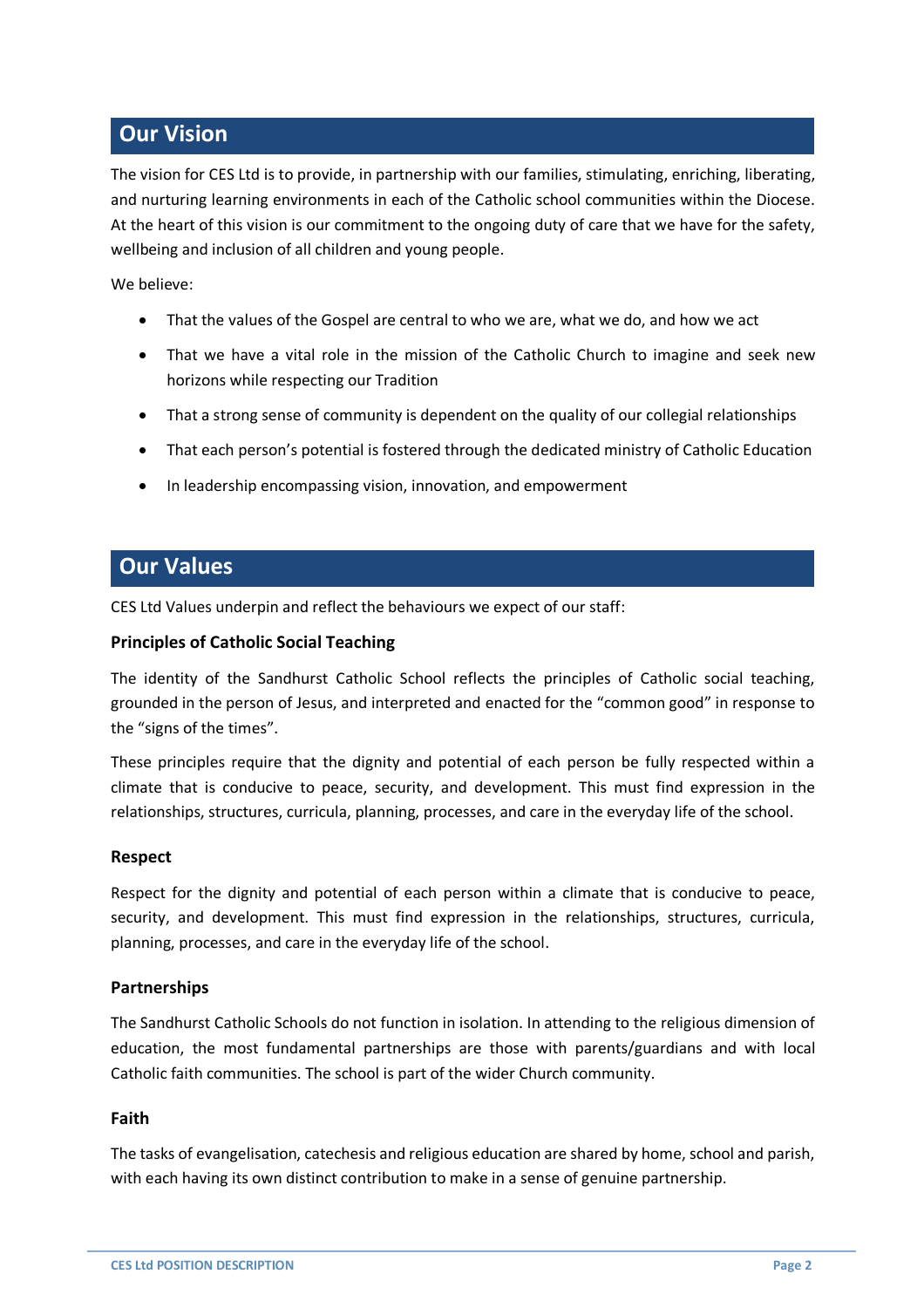# **School Summary**

St Mary of the Angels is a Catholic, co-educational Secondary College that was established by the Franciscan Missionaries of the Divine Motherhood (FMDM) sisters in 1961. The College welcomes families from Nathalia, Numurkah, Wunghnu, Tallygaroopna, Cobram, Yarroweyah, Strathmerton, Katamatite, Barooga, Tocumwal, Finley (NSW) and many of the townships in between. At St Mary of the Angels, we draw our example from Jesus Christ, who in turn inspired St. Francis of Assisi, and it is St Francis' core values of justice, peace, and integrity in creation in a spirit of gratitude and joy, that we celebrate and embrace.

For thirty-three years the College was staffed mainly by the FMDM Sisters whose gift was their strong Franciscan charism and faithfulness to the community. We honour these women, many who came from England and Ireland, who supported and strengthened rural Catholic education in this region.

St Mary of the Angels prides itself on maintaining a family oriented and friendly atmosphere. Nathalia is a small town in Northern Victoria. The town is located on the banks of Broken Creek and is near the Barmah National Park which has over 220 species of birds and 550 different types of plants. Nathalia has a year-round Mediterranean climate, a stunning golf course, an art retreat and extensive fresh produce to enjoy.

## **Position Summary**

The class teacher is responsible for working professionally and collegiately to facilitate the learning of all students.

#### **Catholic Identity**

- Instil in students a respect for each other in accordance with the teachings of Jesus Christ.
- Foster our Franciscan charism through intercession for those less fortunate and respect for all God's Creation.
- Respectfully participate in all liturgical celebrations.

#### **Pastoral Wellbeing**

- Comply with the College Child Safe Policy and code of conduct to provide students with a childsafe environment.
- Proactively monitor and support student wellbeing.
- Liaise with Learning Advisor, Year Level Leader and/or Wellbeing team as appropriate, regarding support for student wellbeing.
- Implement strategies to support a healthy and positive learning environment.
- Attend all College assemblies and other College meetings and activities relevant to year level or house.
- Monitor uniform and other attributes in accordance with our expected College standards of behaviour and participation.
- Monitor and promote positive behaviours in line with our SPARK values.
- Explicitly promote the development of sound study skills and behaviours.

#### **Contemporary Teaching**

- Have a current knowledge of relevant curriculum standards in subject areas and year levels in which you teach.
- Actively participate in team based collaborative planning.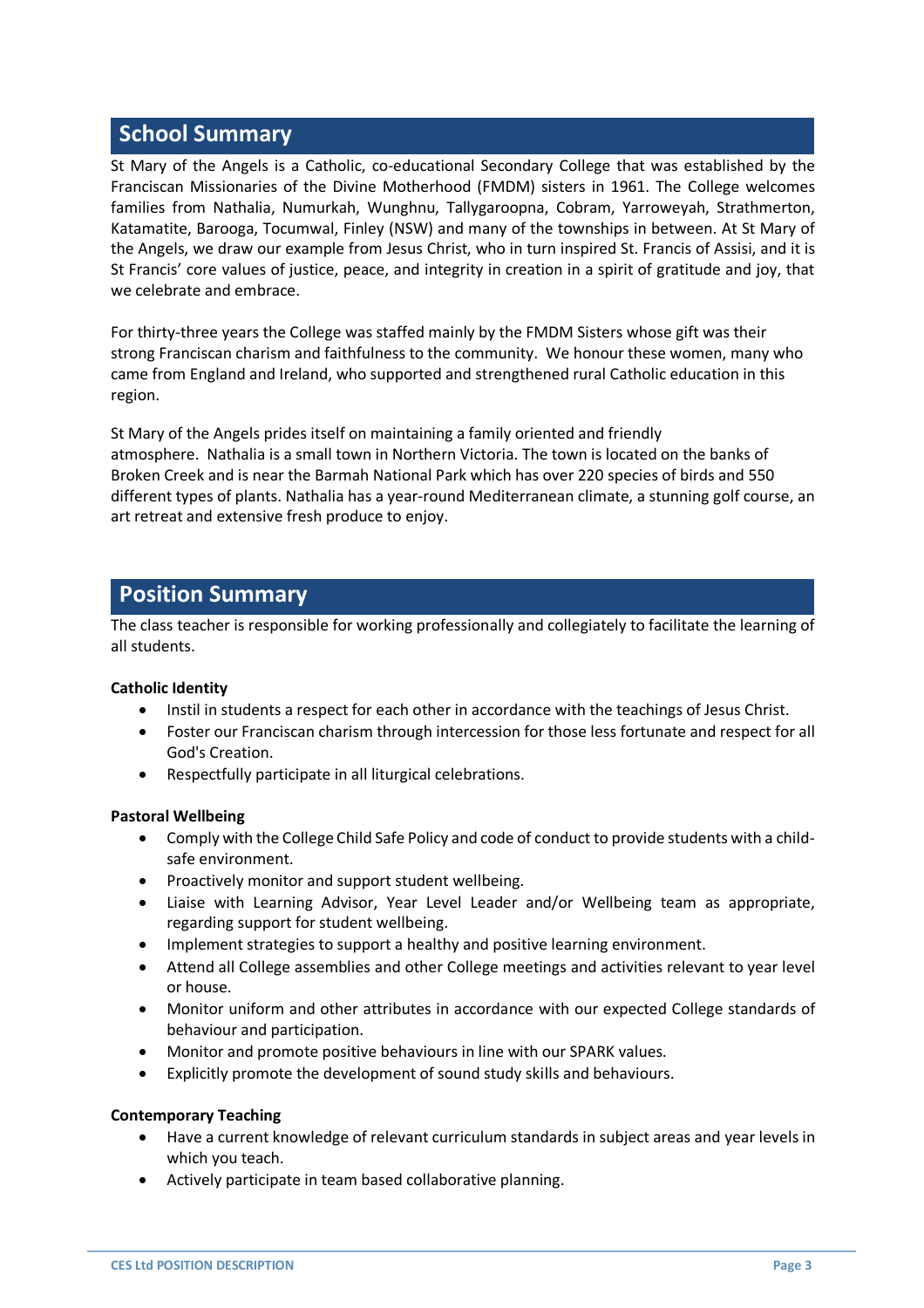- Assess student readiness for learning and learning progress using a variety of assessment tools.
- Plan, develop and review appropriate learning activities, inclusive of a variety of styles and use of technology, to differentiate and provide for meaningful engagement of students.
- Engage in a variety of learning settings, inclusive of flexible learning spaces and contemporary pedagogies.
- Monitor the learning progress of students through frequent formative assessment and provide purposeful feedback to students.
- Develop valid assessment materials in conjunction with the relevant professional learning team.
- Formally report learning progress in a timely manner and in accordance with College report writing guidelines.
- Utilise the College Learning Management System, Google Drive and emerging technologies for reporting, communication and sharing of learning materials.
- Be open to research and implementation of initiatives in accordance with the College strategic plan.

#### **Child Safety**

- Be familiar with and comply with the college's child-safe policy and code of conduct, and any other policies or procedures relating to the Child Safe Standards.
- Assist in the provision of a child-safe environment for students.
- Demonstrate duty of care to students in relation to their physical and mental wellbeing.

#### **General and Administrative**

- Demonstrate commitment to the holistic wellbeing of students.
- Contribute to a healthy and safe work environment for yourself and others.
- Maintain currency of mandatory reporting, first aid and anaphylaxis training.
- Attend all staff days and college activities including, but not limited to, professional learning, faith development, learning advisor/subject teacher interviews, sports days, college community days such as Feast Day.
- Attend and be an active member of staff meetings, domain and year level team meetings as relevant to specific duties.
- Participate in a professional and collegiate manner as a member of professional learning teams.
- Utilise data based research and survey tools to regularly review the impact on student learning.
- Participate in ongoing professional learning through the College Teacher Coaching and Feedback Program.
- Actively participate in rostered duties as scheduled including homeroom, yard duties and extra supervision.
- Be open to shared learning opportunities for staff, students and the wider community through involvement in the Nathalia Learning Community.
- Other duties as directed by the College Executive.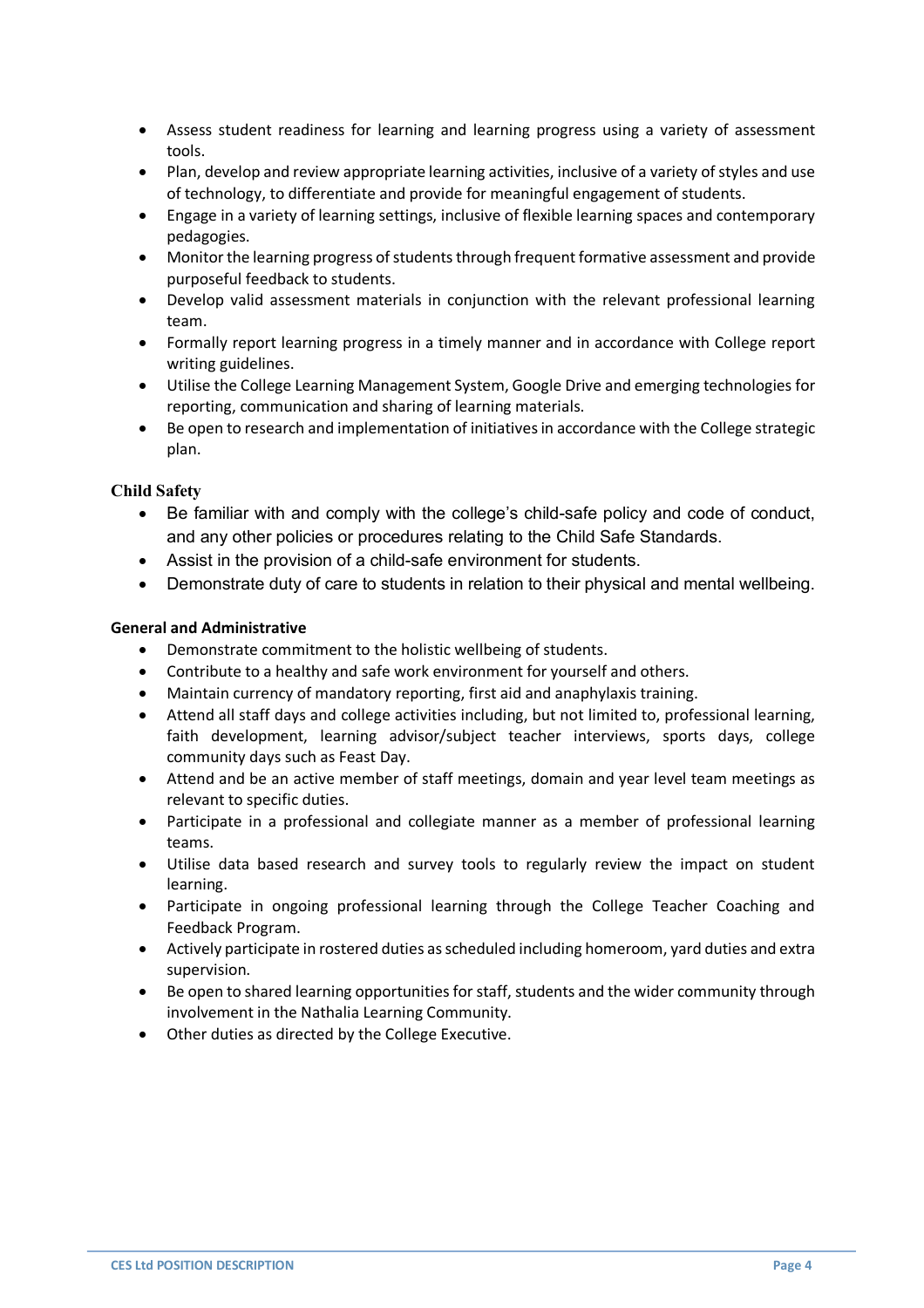## **Key Responsibilities**

#### **Teaching Positions**

- A commitment to the philosophy and ethos of Catholic Education.
- Hold current V.I.T registration.
- Evidence of incorporating I.T. into teaching practice.
- Be conversant with and able to use current teaching methodologies, including inquiry. learning, self-directed learning, team teaching.
- Evidence of using data to inform and enhance student learning outcomes.
- Evidence of a team approach to curriculum planning and delivery.

## **Mandatory Responsibilities and Requirements**

#### **Compliance with CES Ltd Policies and Procedures**

• All CES Ltd policies and procedures are available in either CompliSpace and/or the Staff Portal. It is expected that all employees of CES Ltd must ensure that they comply with policies, procedures and standard ways of work practices when carrying out their work. Any breaches in compliance may result in disciplinary action.

#### **Compliance with Occupational Health and Safety**

- All CES Ltd employees have a responsibility to take reasonable care of their own health and safety along with the safety of others. It is expected that all employees comply with policies, safe work procedures, instructions, and rules of CES Ltd's OH&S Management System.
- All employees must report any hazards or any other health, safety, or wellbeing issues to their team leader/principal. There is also an expectation that employees will actively eliminate hazards, follow instructions, and participate in training and consultation processes.
- All employees who have responsibility to supervise /lead others have additional responsibilities including ensuring that employees have clearly defined safety roles and responsibilities, addressing OH&S issues immediately, be aware of tasks being undertaken by employees and ensure that they have the skills required to perform tasks safely, ensuring training is provided to address any knowledge or skills gaps for performing work safely, ensuring clear policies and procedures are implemented as well as holding regular OH&S meetings with employees and managing non-compliance.
- All employees will be required to provide evidence of vaccination status prior to commencing employment with CES Ltd. Depending on the role some employees will also be required to provide evidence of successful completion of First Aid Certificate inclusive of Anaphylaxis training.

#### **Compliance with Child Safety Legislation**